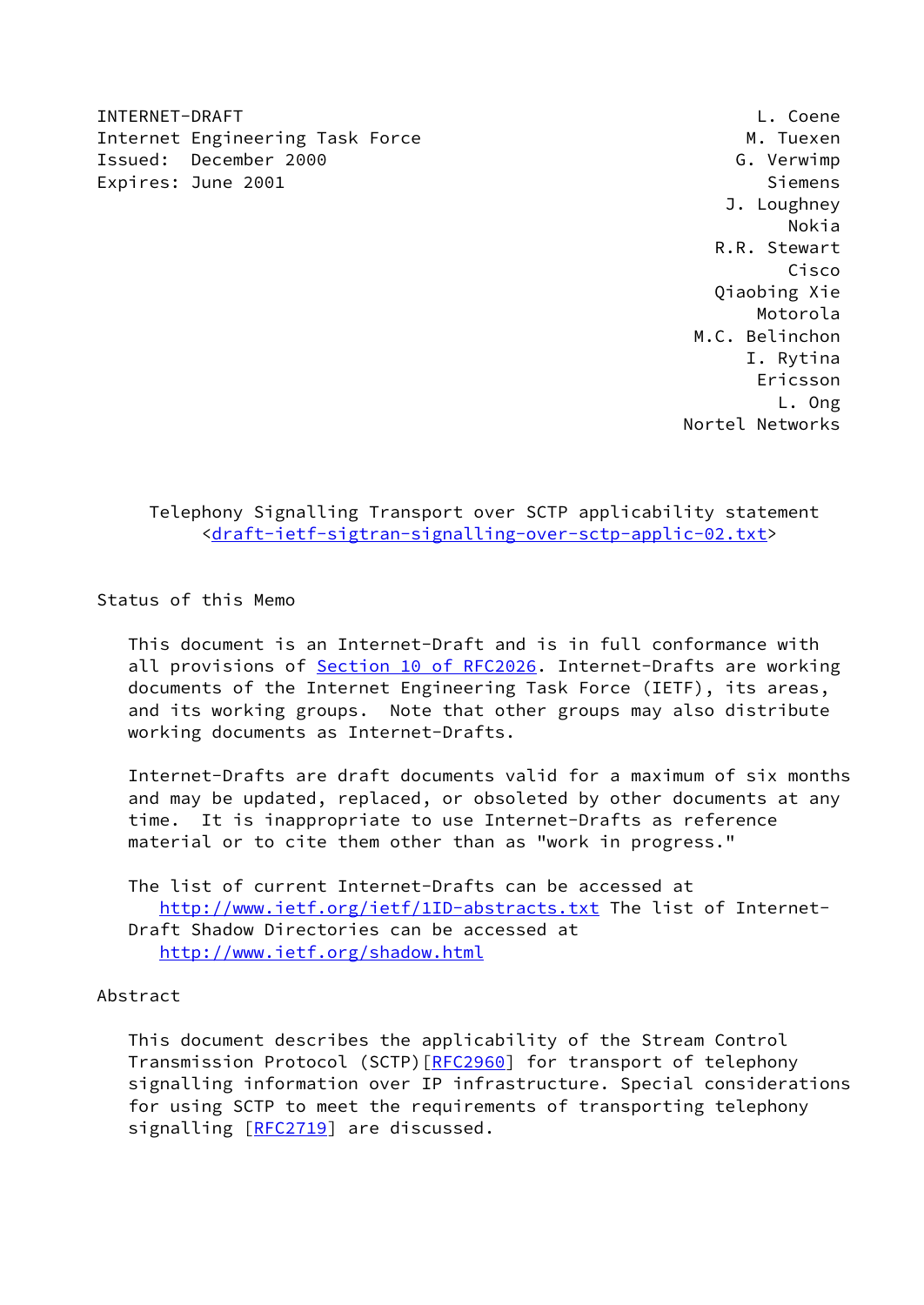<span id="page-1-0"></span>Draft Telephony Signalling Transport over SCTP AS December 2000

### TABLE OF CONTENTS

| Telephony Signalling transport over SCTP Applicability state- |                 |
|---------------------------------------------------------------|-----------------|
|                                                               | <u>ii</u>       |
|                                                               | $\overline{2}$  |
|                                                               | $\overline{2}$  |
|                                                               | $\overline{3}$  |
| Chapter 2: Applicability of Telephony Signalling transport    |                 |
|                                                               | $\overline{4}$  |
| Chapter 3: Issues for transporting Telephony signalling       |                 |
|                                                               | $\overline{5}$  |
| Chapter 3.1: Congestion control                               | $\overline{5}$  |
| Chapter 3.2: Detection of failures                            | $\overline{5}$  |
| Chapter 3.2.1: Retransmission TimeOut (RTO) calculation       | $\overline{5}$  |
|                                                               | $\underline{6}$ |
| Chapter 3.2.3: Maximum Number of retransmissions              | 6               |
| Chapter 3.3: Shorten end-to-end message delay                 | 6               |
| Chapter 3.4: Bundling considerations                          | 6               |
|                                                               | $\underline{6}$ |
| Chapter 4: Security considerations                            | $\overline{1}$  |
| Chapter 5: References and related work                        | $\overline{1}$  |
|                                                               | $\underline{8}$ |
|                                                               | 8               |
|                                                               |                 |

## <span id="page-1-1"></span>[1](#page-1-1) INTRODUCTION

 Transport of telephony signalling requires special considerations. In order to use SCTP, special care must be taken to meet the performance, timing and failure management requirements.

## <span id="page-1-2"></span>[1.1](#page-1-2) Terminology

The following terms are commonly identified in related work: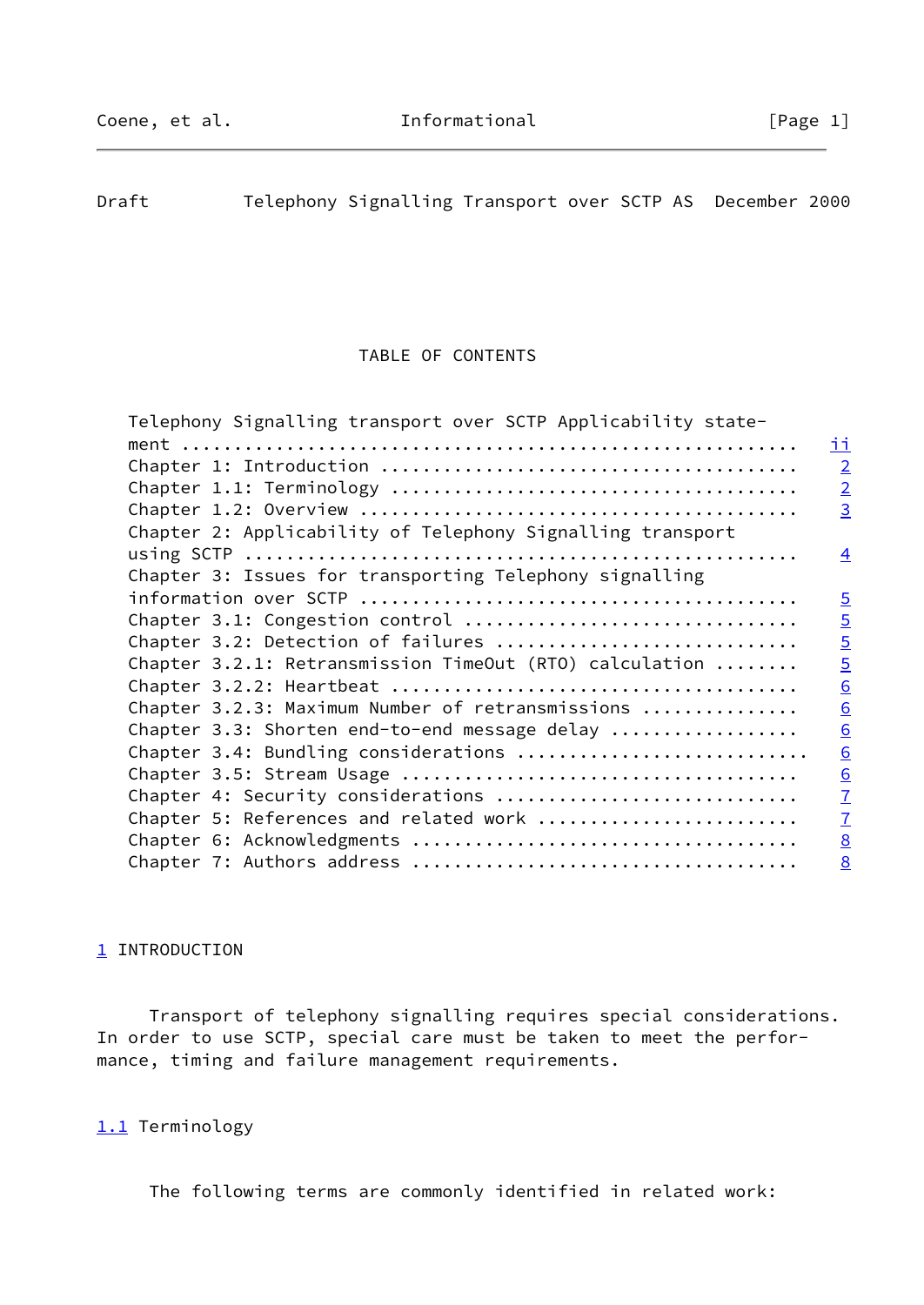Association: SCTP connection between two endpoints.

Stream: A uni-directional logical channel established within an

| Coene, et al. | Informational | [Page 2] |
|---------------|---------------|----------|
|               |               |          |

<span id="page-2-0"></span>Draft Telephony Signalling Transport over SCTP AS December 2000

 association, within which all user messages are delivered in sequence except for those submitted to the unordered delivery ser vice.

<span id="page-2-1"></span>[1.2](#page-2-1) Overview

SCTP provides a general purpose, reliable transport between two endpoints.

The following functions are provided by SCTP:

- Reliable Data Transfer
- Multiple streams to help avoid head-of-line blocking
- Ordered and unordered data delivery on a per-stream basis
- Bundling and fragmentation of user data
- Congestion and flow control
- Support continuous monitoring of reachability
- Graceful termination of association
- Support of multi-homing for added reliability
- Protection against blind denial-of-service attacks
- Protection against blind masquerade attacks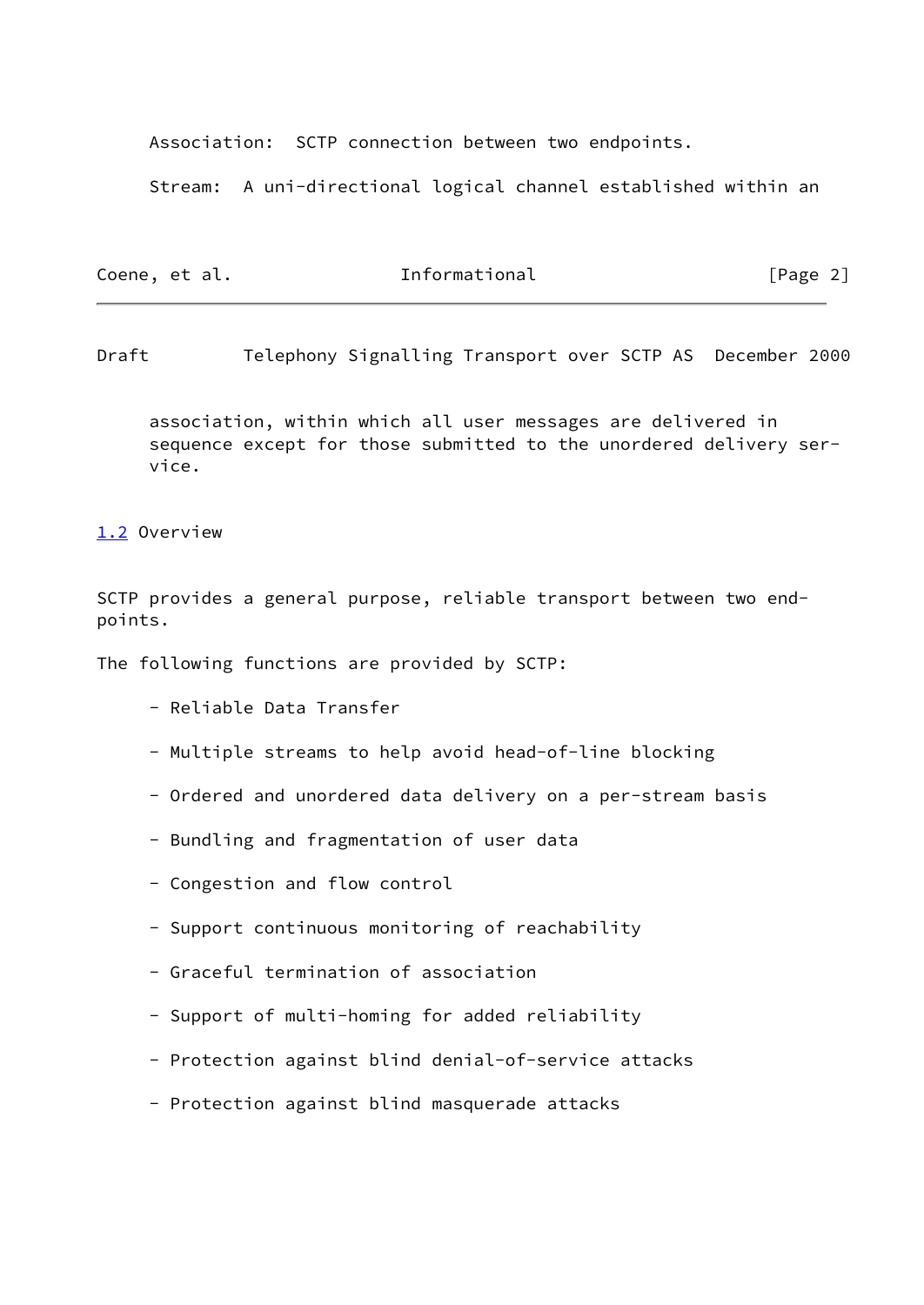Coene, et al. The Informational The Informational [Page 3]

<span id="page-3-0"></span>Draft Telephony Signalling Transport over SCTP AS December 2000

 Telephony Signalling transport over IP normally uses the following architecture:



Figure 1.1: Telephony signalling transport protocol stack

The components of the protocol stack are :

- (1) Adaptation modules are used when the telephony application needs to preserve an existing primitive interface. (e.g. management indica tions, data operation primitives, ... for a particular user/application protocol).
- (2) SCTP, specially configured to meet the telephony application per formance requirements.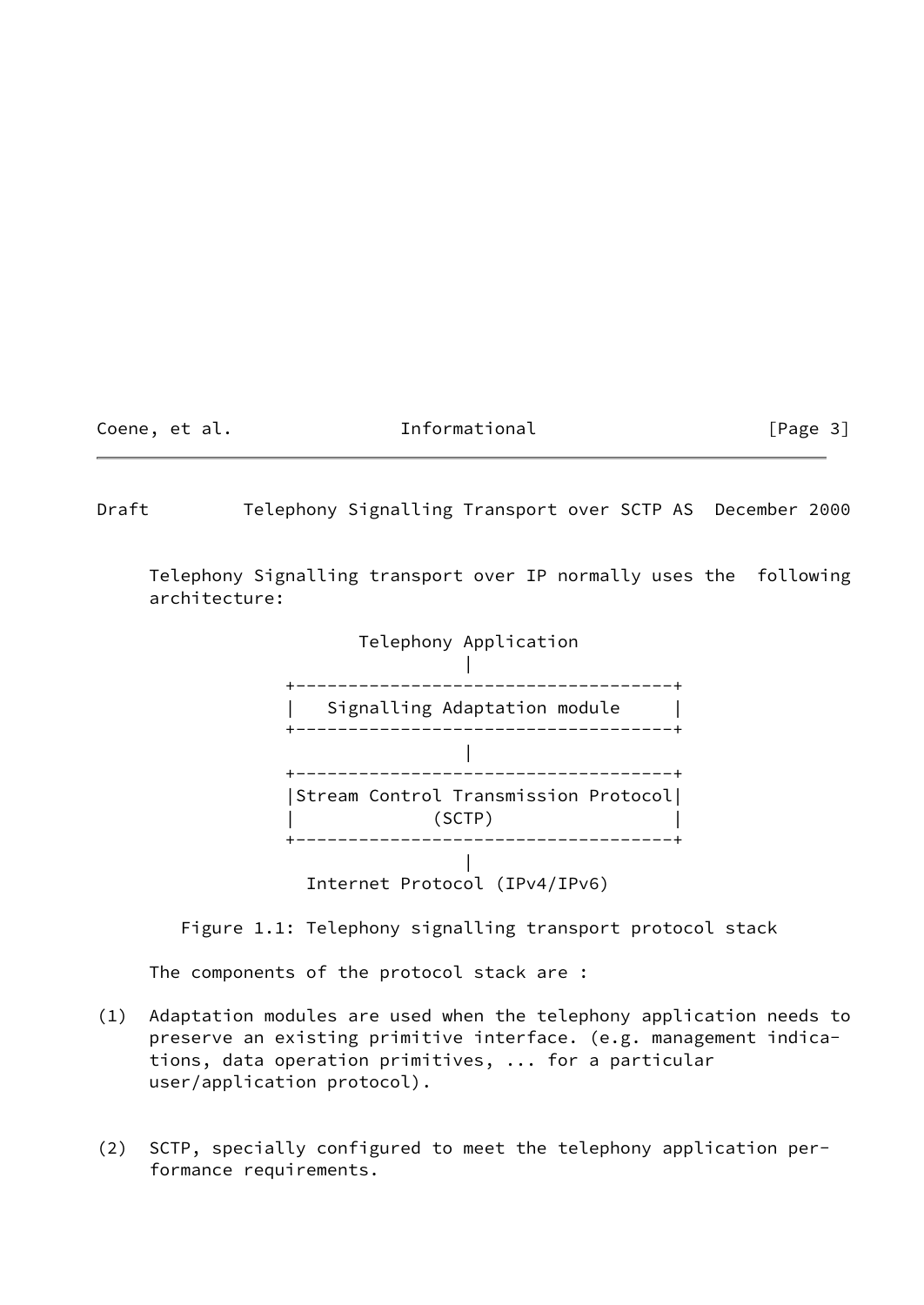(3) The standard Internet Protocol.

<span id="page-4-1"></span>[2](#page-4-1) Applicability of Telephony Signalling transport using SCTP

SCTP can be used as the transport protocol for telephony applications. Message boundaries are preserved during data transport and so no message delineation is needed. The user data can be delivered by the order of transmission within a stream(in sequence delivery) or the order of arrival.

SCTP can be used to provide redundancy and fault tolerance at the transport layer and below. Telephony applications needing this level of fault tolerance can make use of SCTP's multi-homing support.

SCTP can be used for telephony applications where head-of-line blocking is a concern. Such an application should use multiple streams to provide

| Coene, et al. | Informational | [Page 4] |
|---------------|---------------|----------|
|               |               |          |

<span id="page-4-0"></span>Draft Telephony Signalling Transport over SCTP AS December 2000

independent ordering of telephony signalling messages.

<span id="page-4-2"></span>[3](#page-4-2) Issues for transporting telephony signalling over SCTP

<span id="page-4-3"></span>[3.1](#page-4-3) Congestion Control

The basic mechanism of congestion control in SCTP have been described in [\[RFC2960](https://datatracker.ietf.org/doc/pdf/rfc2960)]. SCTP congestion control sometimes conflicts with the timing requirements of telephony signalling transport.

In an engineered network (e.g. a private intranet), in which network capacity and maximum traffic is very well understood, some telephony signalling applications may choose to relax the congestion control rules in order to satisfy the timing requirements. But this should be done without destabilising the network, otherwise this would lead to potential congestion collapse of the network.

Some telephony signalling applications may have their own congestion control and flow control techniques. These techniques may interact with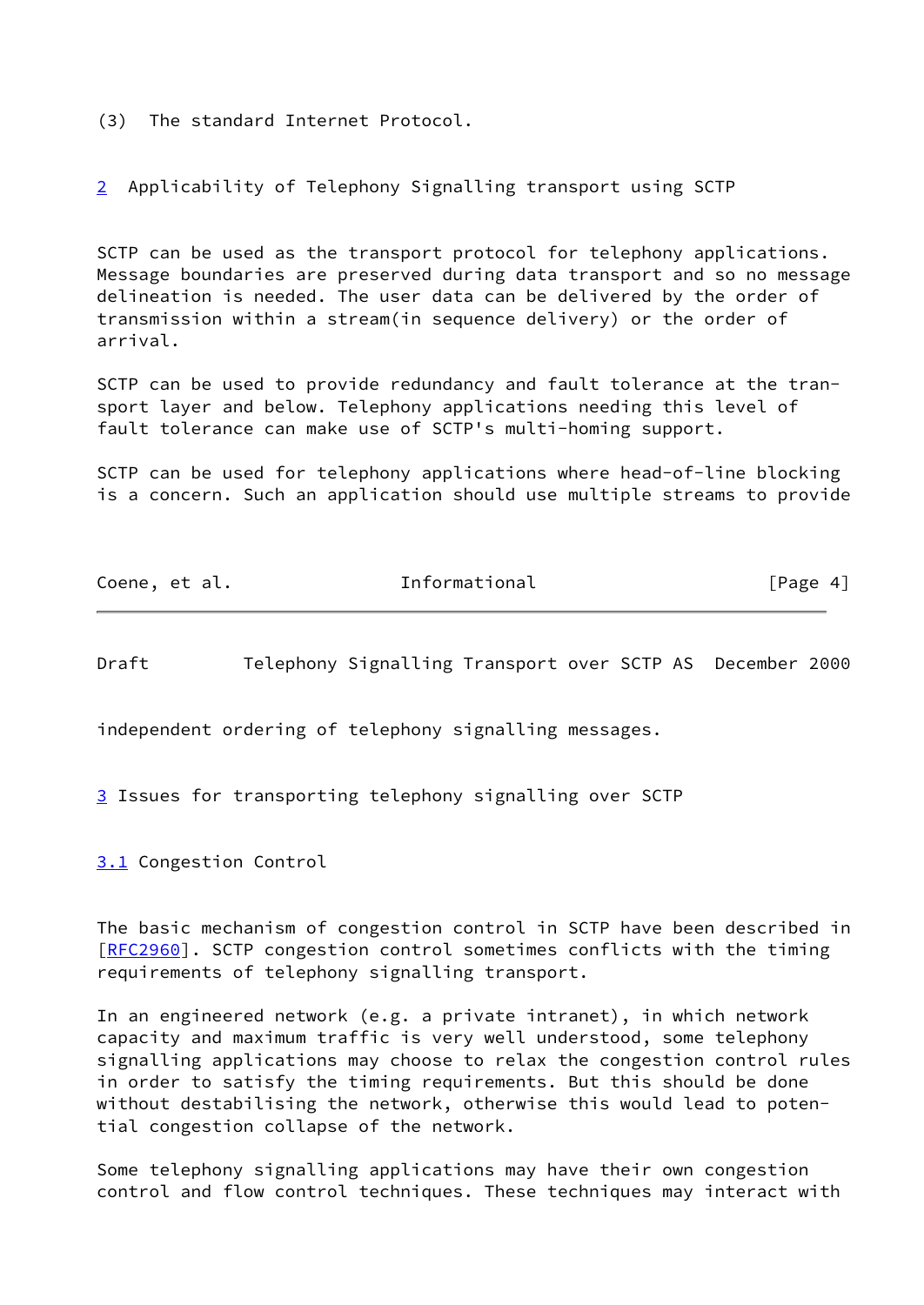the congestion control procedures in SCTP. Additionally, telephony applications may use SCTP stream based flow control [\[SCTPFLOW](#page-7-1)].

<span id="page-5-1"></span>[3.2](#page-5-1) Detection of failures

Telephony systems often must achieve high availability in operation. For example, they are often required to be able to preserve stable calls during a component failure. Therefore error situations at the transport layer and below must be detected very fast so that the application can take approriate steps to recover and preserve the stable calls. This poses special requirements on SCTP to discover unreachablility of a destination address or a peer.

### <span id="page-5-2"></span>[3.2.1](#page-5-2) Retransmission TimeOut (RTO) calculation

The SCTP protocol parameter RTO.Min value has a direct impact on the calculation of the RTO itself. Some telephony applications want to lower the value of the RTO.Min to less than 1 second. This would allow the message sender to reach the maximum number-of-retransmission threshold faster in the case of network failures. However, lowering RTO.Min may have a negative impact on network behaviour [\[ALLMAN99](#page-7-2)].

In some rare cases, telephony applications might not want to use the exponential timer back-off concept in RTO calculation in order to speed

| Coene, et al. | Informational | [Page 5] |  |
|---------------|---------------|----------|--|
|               |               |          |  |

<span id="page-5-0"></span>Draft Telephony Signalling Transport over SCTP AS December 2000

up failure detection. The danger of doing this is that, when network congestion occurs, not backing off the timer may worsen the congestion situation. Therefore, this strategy should never be used in public Internet.

It should be noted that not using delayed SACK will also help faster failure detection.

#### <span id="page-5-3"></span>[3.2.2](#page-5-3) Heartbeat

For faster detection of (un)availability of idle paths, the telephony application may consider lowering the SCTP parameter HB.interval. It should be noted this will result in a higher traffic load.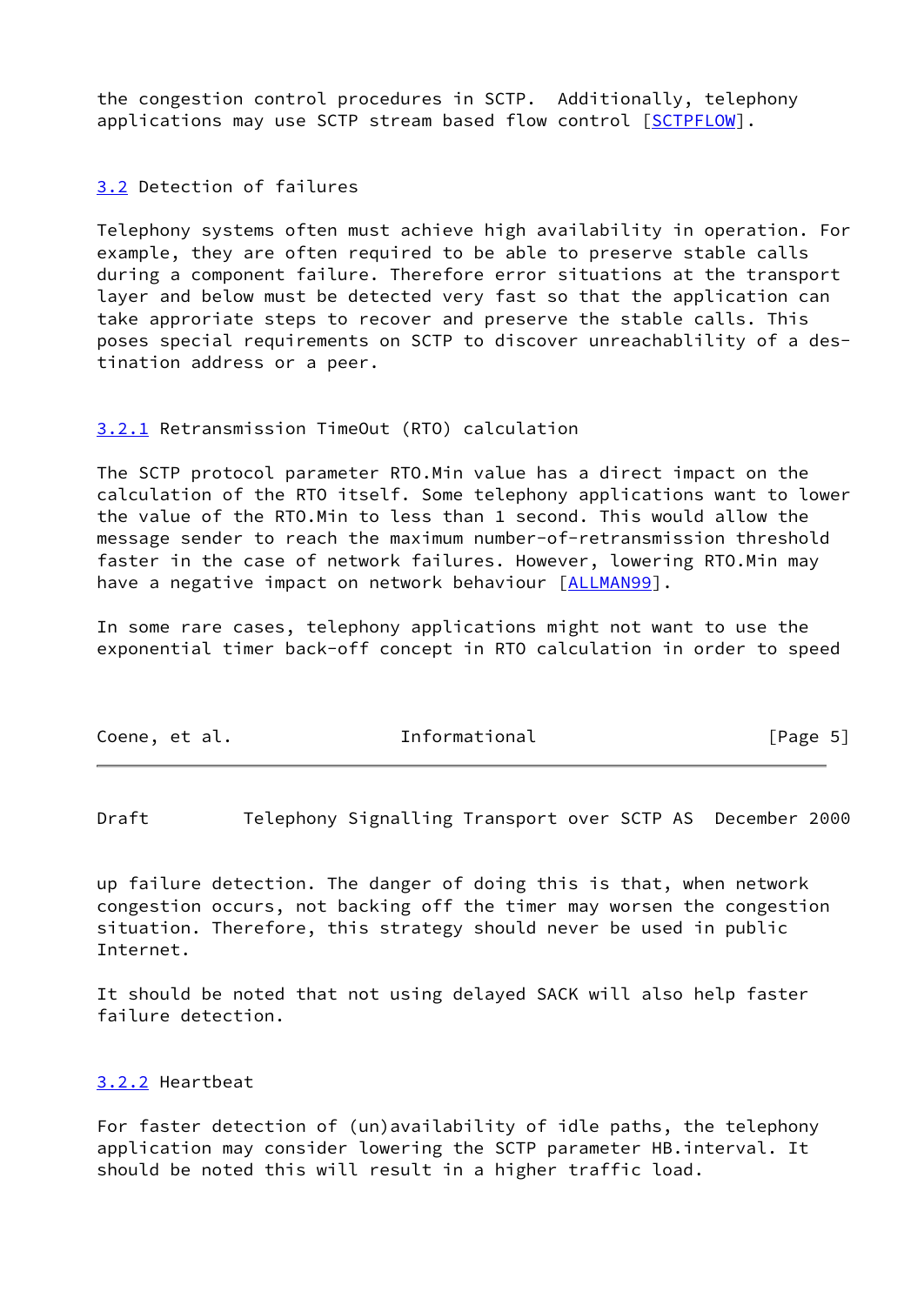## <span id="page-6-1"></span>[3.2.3](#page-6-1) Maximum number of retransmissions

Setting Path.Max.Retrans and Association.Max.Retrans SCTP parameters to lower values will speed up both destination address and peer failure detection. However, if these values are set too low, the probability of false detections will increase.

# <span id="page-6-2"></span>[3.3](#page-6-2) Shorten end-to-end message delay

Telephony applications often require short end-to-end message delays. The methods described in  $section 3.2.1$  on lowering RTO and not using delayed SACK may be considered.

# <span id="page-6-3"></span>[3.4](#page-6-3) Bundling considerations

Bundling small telephony signalling messages at transmission helps improve the bandwidth usage efficiency of the network. On the downside, bundling may introduce additional delay to some of the messages. This should be taken into consideration when end-to-end delay is a concern.

# <span id="page-6-4"></span>[3.5](#page-6-4) Stream Usage

Telephony signalling traffic is often composed of multiple, independent message sequences. It is highly desirable to transfer those independent message sequences in separate SCTP streams. This reduces the probability of head-of-line blocking in which the retransmission of a lost message affects the delivery of other messages not belonging to the same message sequence.

| Coene, et al. | Informational | [Page 6] |  |
|---------------|---------------|----------|--|
|               |               |          |  |

<span id="page-6-0"></span>Draft Telephony Signalling Transport over SCTP AS December 2000

<span id="page-6-5"></span>[4](#page-6-5) Security considerations

SCTP only tries to increase the availability of a network. SCTP does not contain any protocol mechanisms which are directly related to user message authentication, integrity and confidentiality functions. For such features, it depends on the IPSEC protocols and architecture and/or on security features of its user protocols.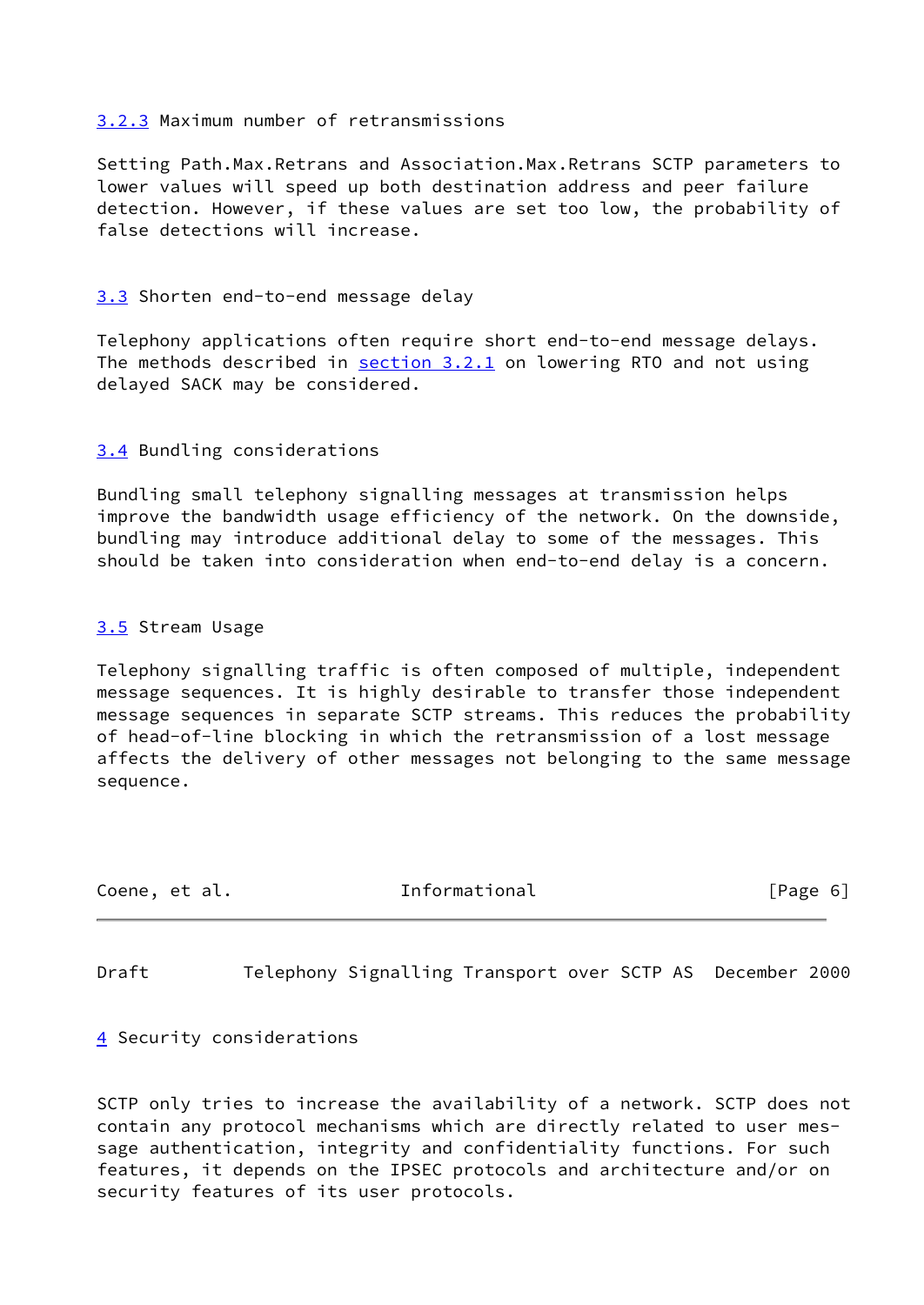Mechanisms for reducing the risk of blind denial-of-service attacks and masquerade attacks are built into SCTP protocol. See [RFC2960, section](https://datatracker.ietf.org/doc/pdf/rfc2960#section-11) 11 for detailed information.

Currently the IPSEC working group is investigating the support of multihoming by IPSEC protocols. At the present time to use IPSEC, one must use  $2 \times N \times M$  security associations if one endpoint uses N addresses and the other M addresses.

<span id="page-7-3"></span>[5](#page-7-3) References and related work

- [RFC2960] Stewart, R. R., Xie, Q., Morneault, K., Sharp, C. , , Schwarzbauer, H. J., Taylor, T., Rytina, I., Kalla, M., Zhang, L. and Paxson, V, "Stream Control Transmission Protocol", [RFC2960](https://datatracker.ietf.org/doc/pdf/rfc2960), October 2000.
- [RFCOENE] Coene, L., Tuexen, M., Verwimp, G., Loughney, J., Stewart, R. R., Xie, Q., Holdrege, M., Belinchon, M.C., and Jungmayer, A., "Stream Control Transmission Protocol Applicability statement", <[draft-ietf-sigtran-sctp-applicability-03.txt>](https://datatracker.ietf.org/doc/pdf/draft-ietf-sigtran-sctp-applicability-03.txt), December 2000. Work In Progress.
- [RFC2719] Ong, L., Rytina, I., Garcia, M., Schwarzbauer, H., Coene, L., Lin, H., Juhasz, I., Holdrege, M., Sharp, C., "Framework Architec- ture for Signalling Transport", [RFC2719](https://datatracker.ietf.org/doc/pdf/rfc2719), October 1999
- <span id="page-7-1"></span>[SCTPFLOW] Stewart, R., Ramalho, M., Xie, Q., Conrad, P. and Rose, M., "SCTP Stream based flow control", September 2000, Work in Progress.
- <span id="page-7-2"></span>[ALLMAN99] Allman, M. and Paxson, V., "On Estimating End-to-End Network Path Properties", Proc. SIGCOMM'99, 1999.

Coene, et al. The Informational The Informational [Page 7]

<span id="page-7-0"></span>Draft Telephony Signalling Transport over SCTP AS December 2000

<span id="page-7-4"></span>[6](#page-7-4) Acknowledgments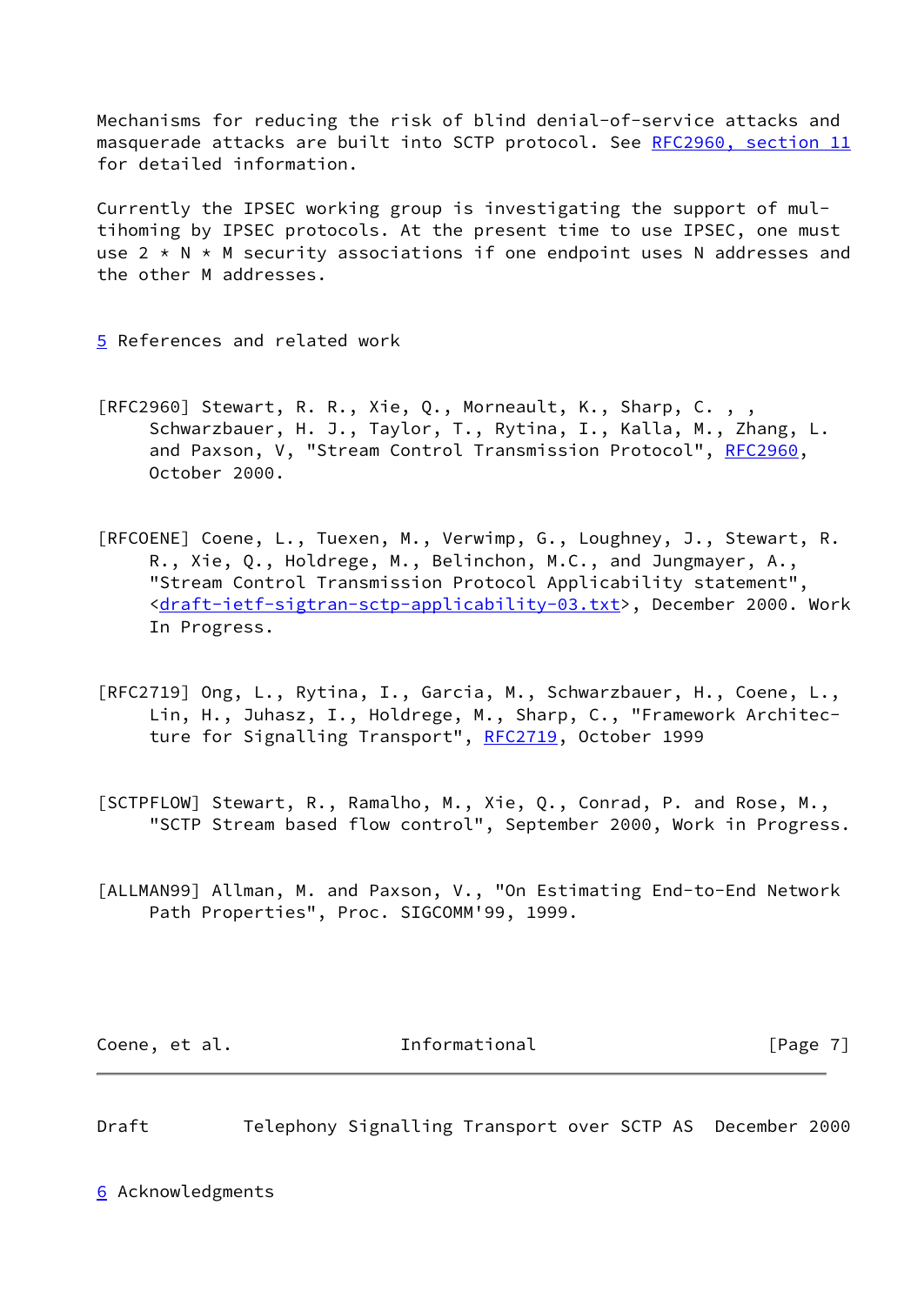<span id="page-8-3"></span><span id="page-8-2"></span><span id="page-8-1"></span><span id="page-8-0"></span>The authors wish to thank Renee Revis, H.J. Schwarzbauer, T. Taylor, G. Sidebottom, K. Morneault, T. George, M. Stillman and many others for their invaluable comments. [7](#page-8-0) Author's Address Lode Coene Phone: +32-14-252081 Siemens Atea EMail: lode.coene@siemens.atea.be Atealaan 34 B-2200 Herentals Belgium John Loughney Phone: +358-9-43761 Nokia Research Center EMail: john.loughney@nokia.com Itamerenkatu 11-13 FIN-00180 Helsinki Finland Michel Tuexen Phone: +49-89-722-47210 Siemens AG EMail: Michael.Tuexen@icn.siemens.de Hofmannstr. 51 [81359](#page-8-1) Munich Germany Randall R. Stewart Phone: +1-815-477-2127 [24](#page-8-2) Burning Bush Trail. EMail: rrs@cisco.com Crystal Lake, IL 60012 USA Qiaobing Xie Phone: +1-847-632-3028 Motorola, Inc. EMail: qxie1@email.mot.com [1501](#page-8-3) W. Shure Drive Arlington Heights, IL 60004 USA Maria-Carmen Belinchon Phone: +34-91-339-3535 Ericsson Espana S. A. EMail: Maria.C.Belinchon@ericsson.com Network Communication Services Retama 7, 5th floor Madrid, 28045 Spain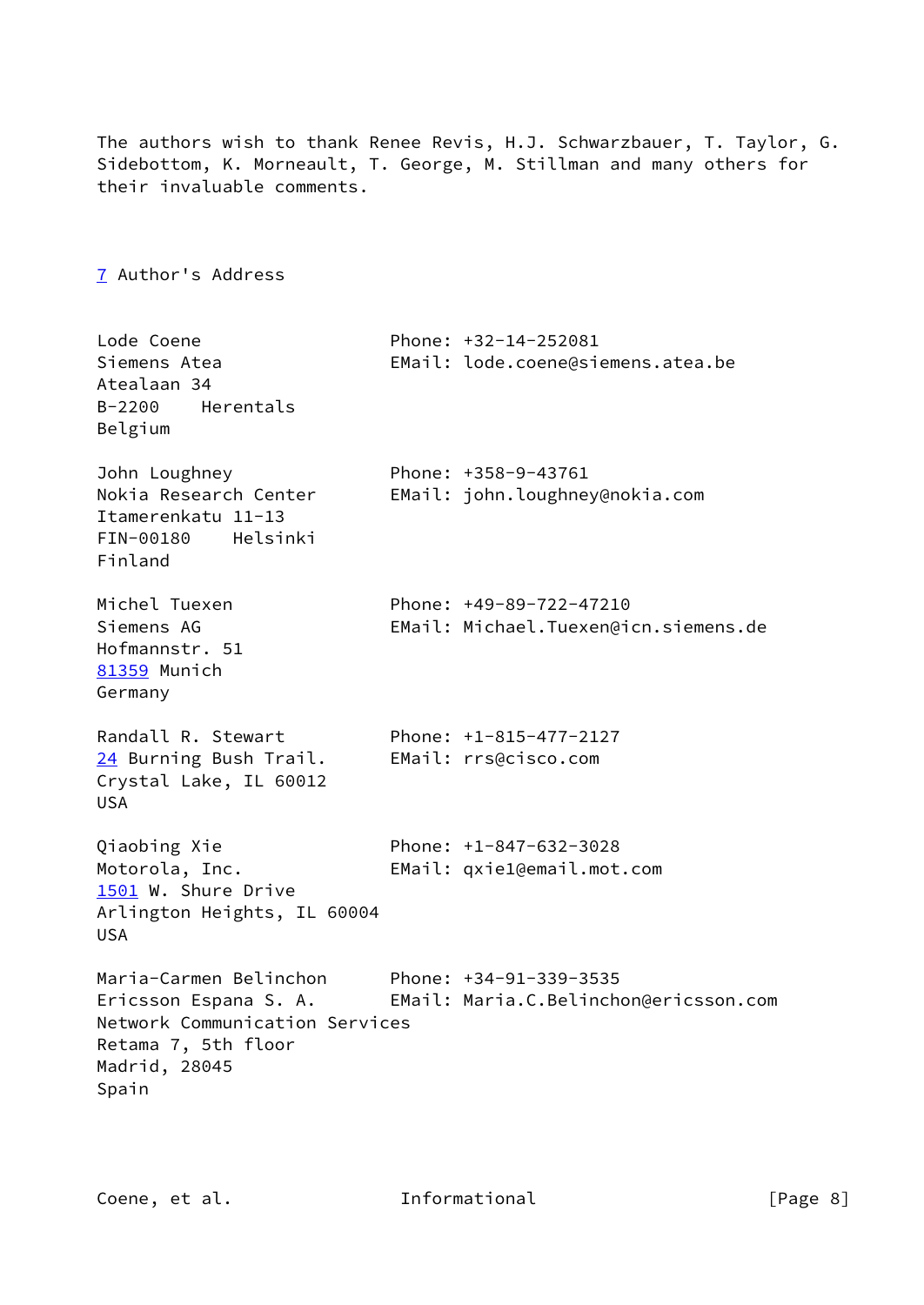<span id="page-9-0"></span>Draft Telephony Signalling Transport over SCTP AS December 2000 Ian Rytina EMail:ian.rytina@ericsson.com Ericsson Australia 37/360 Elizabeth Street Melbourne, Victoria 3000 Australia Lyndon Ong Phone: -Nortel Networks EMail: long@nortelnetworks.com [4401](#page-9-0) Great America Parkway Santa Clara, CA 95054 USA Gery Verwimp Phone: +32-14-253424 Siemens Atea EMail: gery.verwimp@siemens.atea.be Atealaan 34 B-2200 Herentals Belgium

Expires: June 2001

Full Copyright Statement

Copyright (C) The Internet Society (2000). All Rights Reserved.

This document and translations of it may be copied and furnished to others, and derivative works that comment on or otherwise explain it or assist in its implementation may be prepared, copied, published and distributed, in whole or in part, without restriction of any kind, provided that the above copyright notice and this paragraph are included on all such copies and derivative works. However, this document itself may not be modified in any way, such as by removing the copyright notice or references to the Internet Society or other Internet organizations, except as needed for the purpose of developing Internet standards in which case the procedures for copyrights defined in the Internet Standards process must be followed, or as required to translate it into languages other than English.

The limited permissions granted above are perpetual and will not be revoked by the Internet Society or its successors or assigns.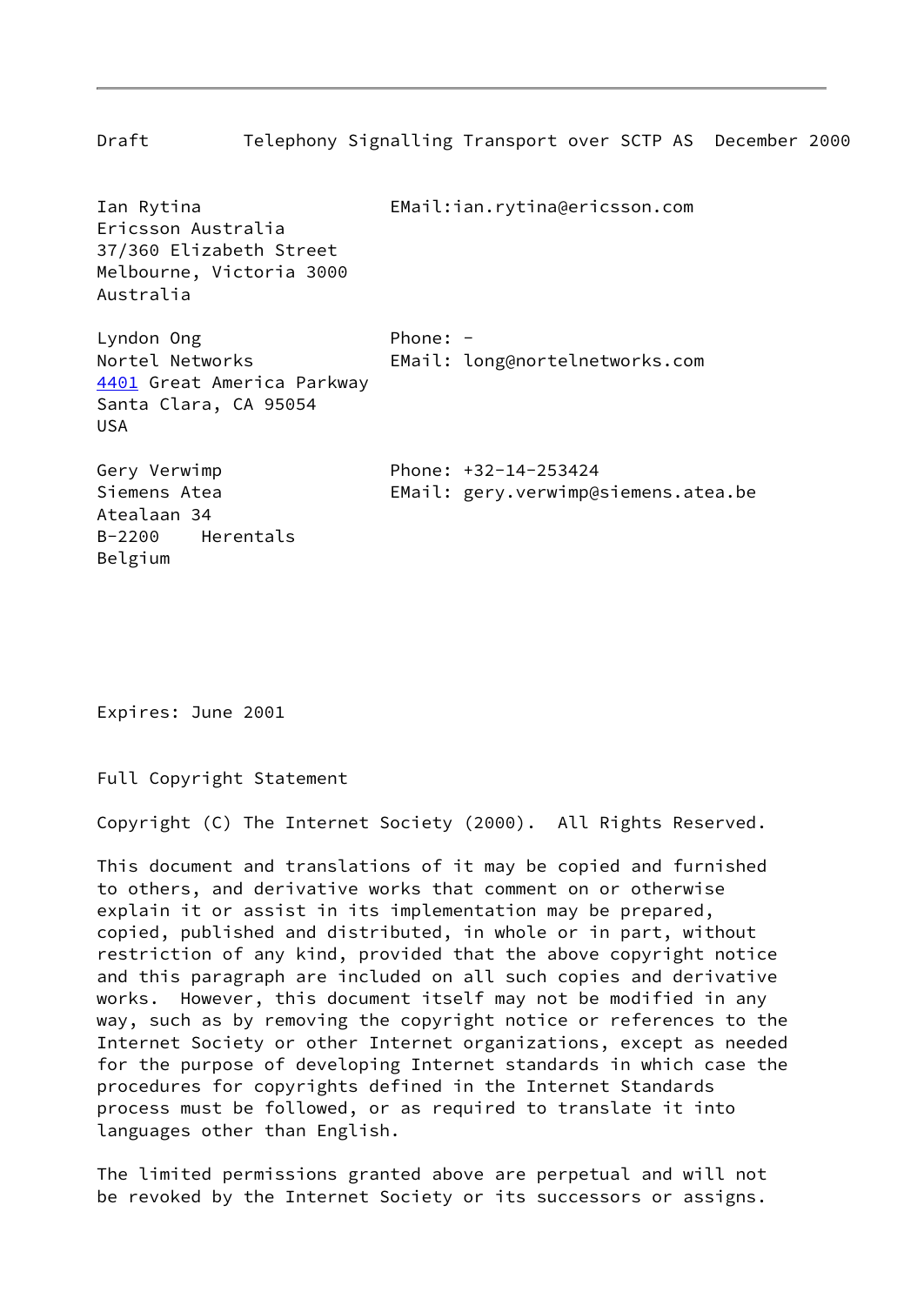This document and the information contained herein is provided on

Coene, et al. The Informational The Informational [Page 9]

Draft Telephony Signalling Transport over SCTP AS December 2000

an "AS IS" basis and THE INTERNET SOCIETY AND THE INTERNET ENGINEERING TASK FORCE DISCLAIMS ALL WARRANTIES, EXPRESS OR IMPLIED, INCLUDING BUT NOT LIMITED TO ANY WARRANTY THAT THE USE OF THE INFORMATION HEREIN WILL NOT INFRINGE ANY RIGHTS OR ANY IMPLIED WARRANTIES OF MERCHANTABILITY OR FITNESS FOR A PARTICULAR PURPOSE.